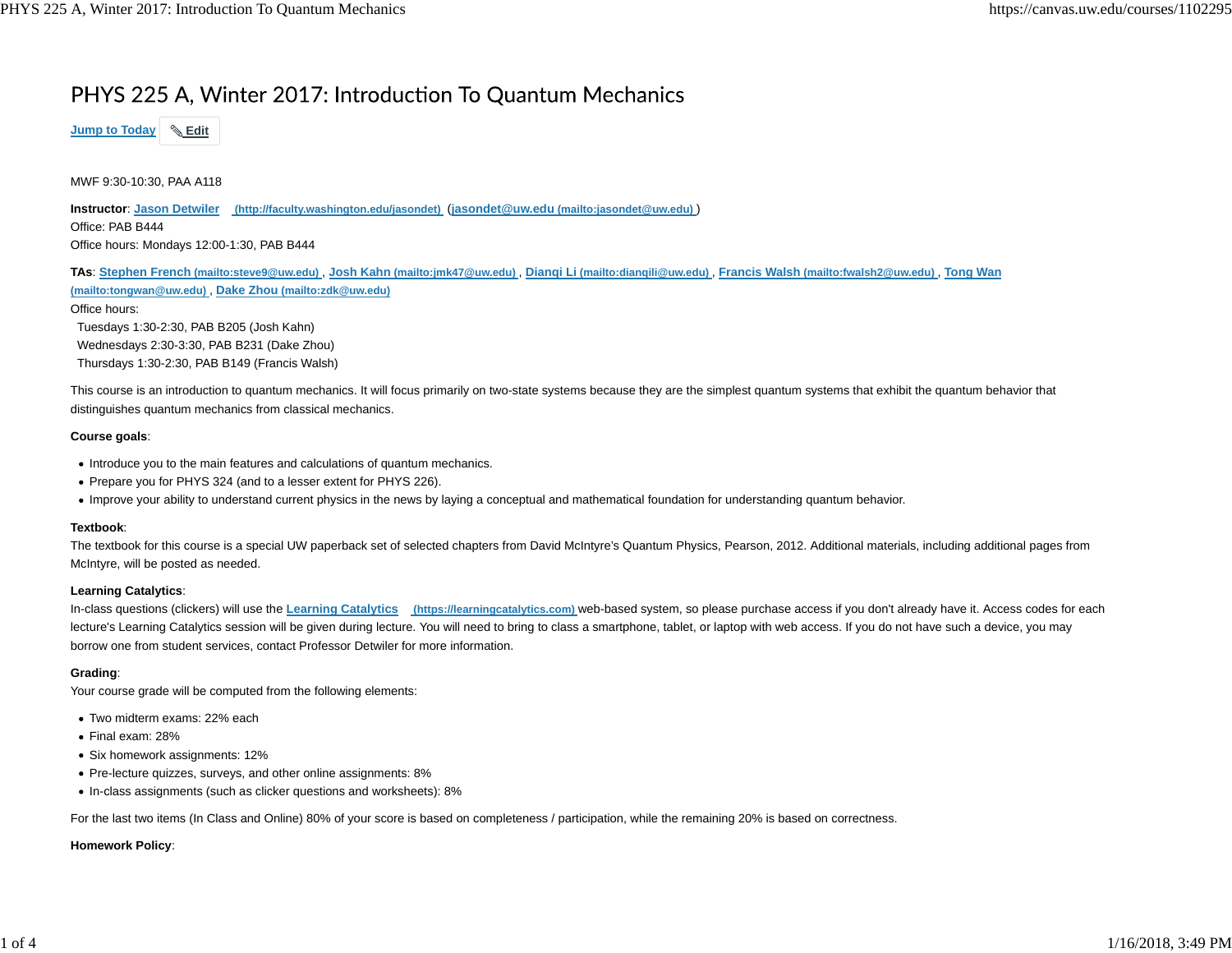Homework is due at the start of class on the assigned due date. You may turn it in at the end of that class period with a 25% penalty. Except for HW2, you may turn in your homework by the end of the following lecture with a 50% penalty, at which time solutions will be posted, so no further extensions are possible. HW2 solutions need to be posted on the HW2 due date for use as a study guide for Exam 1 so no extensions are possible for HW2. You may turn your homework in early to Prof. Detwiler's department mailbox at any time up to 15 minutes before the start of the lecture during which it is due.

# **Course Summary:**

| Date             | <b>Details</b>                                                                                                                               |                   |
|------------------|----------------------------------------------------------------------------------------------------------------------------------------------|-------------------|
| Wed Jan 4, 2017  | 霝<br>Lecture 1: Classical Spin (Worksheet 1) (https://canvas.uw.edu/calendar?event_id=969431&include_contexts=course_1102295)                | 9:30am to 10:20am |
| Fri Jan 6, 2017  | 翩<br>Lecture 2: The Stern-Gerlach Experiment and Theory (https://canvas.uw.edu/calendar?event_id=969442&<br>include contexts=course 1102295) | 9:30am to 10:20am |
|                  | E)<br>Office Hours Survey (https://canvas.uw.edu/courses/1102295/assignments/3558064)                                                        | due by 9:30am     |
|                  | 5≽<br>Pre-Lecture 1: Stern-Gerlach Simulation (https://canvas.uw.edu/courses/1102295/assignments/3562162)                                    | due by 9:30am     |
| Mon Jan 9, 2017  | Lecture 3: Dirac Notation (Worksheet 2) (https://canvas.uw.edu/calendar?event_id=969453&include_contexts=course_1102295)                     | 9:30am to 10:20am |
|                  | 國<br>Pre-Lecture 2: Vectors (https://canvas.uw.edu/courses/1102295/assignments/3562163)                                                      | due by 9:30am     |
| Wed Jan 11, 2017 | 翩<br>Lecture 4: Quantum States (https://canvas.uw.edu/calendar?event_id=969432&include_contexts=course_1102295)                              | 9:30am to 10:20am |
|                  | Pre-lecture 3: quantum state vectors (https://canvas.uw.edu/courses/1102295/assignments/3572488)                                             | due by 9:30am     |
|                  | 霝<br>Lecture 5: Quantum States, Continued (https://canvas.uw.edu/calendar?event_id=969455&include_contexts=course_1102295)                   | 9:30am to 10:20am |
| Fri Jan 13, 2017 | ₽<br>Pre-lecture 4 (https://canvas.uw.edu/courses/1102295/assignments/3576422)                                                               | due by 9:30am     |
| Wed Jan 18, 2017 | 霝<br>Lecture 6: Quantum Measurement (https://canvas.uw.edu/calendar?event_id=969443&include_contexts=course_1102295)                         | 9:30am to 10:20am |
|                  | Homework 1 (https://canvas.uw.edu/courses/1102295/assignments/3554147)                                                                       | due by 9:30am     |
|                  | Pre-Lecture 5: Operators, Matrices, Eigenvalues, and Eigenvectors (https://canvas.uw.edu/courses/1102295/assignments/3580645)                | due by 9:30am     |
| Fri Jan 20, 2017 | 翩<br>Lecture 7: Expectation Values and Uncertainty (https://canvas.uw.edu/calendar?event id=969433&include contexts=course 1102295)          | 9:30am to 10:20am |
|                  | 國<br>Pre-Lecture 6: Expectation Values and Uncertainty (https://canvas.uw.edu/courses/1102295/assignments/3582338)                           | due by 9:30am     |
| Mon Jan 23, 2017 | 霝<br>Lecture 8: Higher Spin; Review (https://canvas.uw.edu/calendar?event id=969444&include contexts=course 1102295)                         | 9:30am to 10:20am |
|                  | 郾<br>Homework 2 (https://canvas.uw.edu/courses/1102295/assignments/3554168)                                                                  | due by 9:30am     |
|                  | 國<br>Pre-Lecture 7 (https://canvas.uw.edu/courses/1102295/assignments/3584221)                                                               | due by 9:30am     |
| Wed Jan 25, 2017 | 霝<br>Midterm Exam 1 (https://canvas.uw.edu/calendar?event id=969434&include contexts=course 1102295)                                         | 9:30am to 10:20am |
| Fri Jan 27, 2017 | Lecture 9: Quantum Computing (https://canvas.uw.edu/calendar?event_id=969445&include_contexts=course_1102295)                                | 9:30am to 10:20am |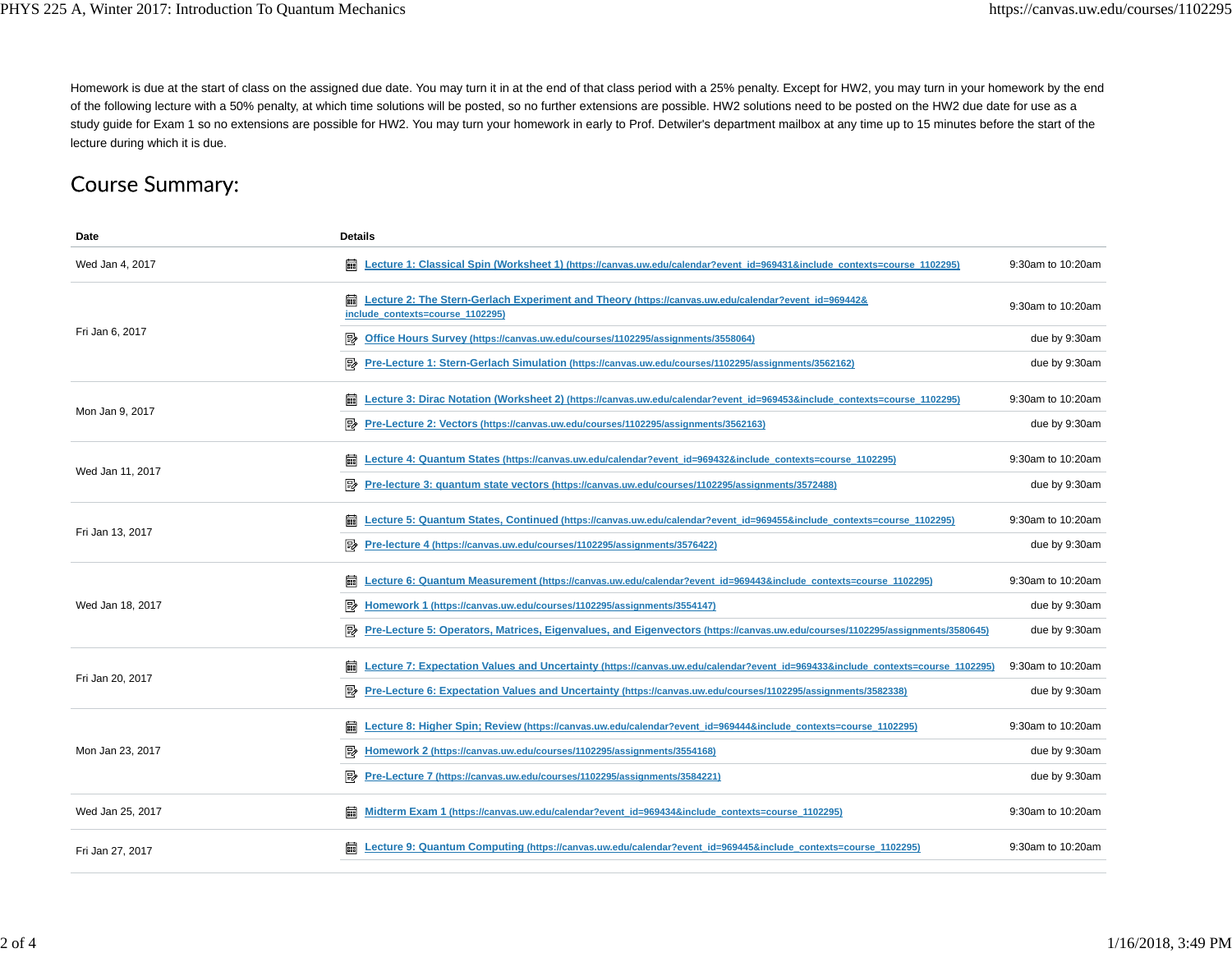| Date             | <b>Details</b>                                                                                                                                            |                   |
|------------------|-----------------------------------------------------------------------------------------------------------------------------------------------------------|-------------------|
|                  | Pre-Lecture for Lecture 9: Quantum Computing (https://canvas.uw.edu/courses/1102295/assignments/3589683)                                                  | due by 9:30am     |
| Mon Jan 30, 2017 | 翩<br>Lecture 10: Quantum Teleportation (https://canvas.uw.edu/calendar?event_id=969456&include_contexts=course_1102295)                                   | 9:30am to 10:20am |
| Wed Feb 1, 2017  | Em Lecture 11: Quantum Cryptography (https://canvas.uw.edu/calendar?event_id=969435&include_contexts=course_1102295)                                      | 12:30pm to 1:20pm |
| Fri Feb 3, 2017  | <b>and Lecture 12: Quantum Interference (Worksheet 3) (https://canvas.uw.edu/calendar?event_id=969460&amp;</b><br>include contexts=course 1102295)        | 9:30am to 10:20am |
|                  | By Homework 3 (https://canvas.uw.edu/courses/1102295/assignments/3554172)                                                                                 | due by 9:30am     |
| Wed Feb 8, 2017  | <b>and Lecture 13: Quantum Cryptography; The EPR Paradox (https://canvas.uw.edu/calendar?event_id=969439&amp;</b><br>include contexts=course 1102295)     | 6:30am to 7:20am  |
|                  | Pre-Lecture for Lecture 13: EPR Paradox (https://canvas.uw.edu/courses/1102295/assignments/3598223)                                                       | due by 9:30am     |
| Fri Feb 10, 2017 | Lecture 14: Time Evolution (https://canvas.uw.edu/calendar?event_id=969446&include_contexts=course_1102295)<br>扁                                          | 9:30am to 10:20am |
| Mon Feb 13, 2017 | Em Lecture 15: Spin Precession and Time Evolution (Worksheet 4) (https://canvas.uw.edu/calendar?event_id=969457&<br>include_contexts=course_1102295)      | 9:30am to 10:20am |
|                  | Pre-lecture for lecture 15 (https://canvas.uw.edu/courses/1102295/assignments/3604019)                                                                    | due by 9:30am     |
| Wed Feb 15, 2017 | Lecture 16: Review (https://canvas.uw.edu/calendar?event_id=969447&include_contexts=course_1102295)                                                       | 9:30am to 10:20am |
|                  | Homework 4 (https://canvas.uw.edu/courses/1102295/assignments/3554252)<br>P                                                                               | due by 9:30am     |
|                  | Pre-lecture for lecture 16 (do not publish) (https://canvas.uw.edu/courses/1102295/assignments/3604325)<br>駗                                              | due by 9:30am     |
| Fri Feb 17, 2017 | <b>iiii</b> Midterm Exam 2 (https://canvas.uw.edu/calendar?event_id=969458&include_contexts=course_1102295)                                               | 9:30am to 10:20am |
| Wed Feb 22, 2017 | Lecture 17: Neutrino Oscillation (https://canvas.uw.edu/calendar?event_id=969436&include_contexts=course_1102295)<br>翩                                    | 9:30am to 10:20am |
| Fri Feb 24, 2017 | Em Lecture 18: Ehrenfest's theorem; Position and Momentum Space (https://canvas.uw.edu/calendar?event_id=969437&<br>include contexts=course 1102295)      | 9:30am to 10:20am |
|                  | P Pre-Lecture Assignment for Lecture 18: Ehrenfest's Theorem; Position and Momentum Space (https://canvas.uw.edu/courses<br>/1102295/assignments/3613479) | due by 9:30am     |
| Mon Feb 27, 2017 | Lecture 19: Wavefunctions (https://canvas.uw.edu/calendar?event_id=969448&include_contexts=course_1102295)<br>酾                                           | 9:30am to 10:20am |
|                  | Pre-Lecture Assignment for Lecture 19: Wavefuctions (https://canvas.uw.edu/courses/1102295/assignments/3616844)                                           | due by 9:30am     |
| Wed Mar 1, 2017  | Lecture 20: Infinite Square Well (https://canvas.uw.edu/calendar?event_id=969438&include_contexts=course_1102295)                                         | 9:30am to 10:20am |
|                  | Pre-lecture for lecture 20 (https://canvas.uw.edu/courses/1102295/assignments/3617009)<br>駗                                                               | due by 9:30am     |
| Fri Mar 3, 2017  | Et Lecture 21: Finite Square Well (https://canvas.uw.edu/calendar?event_id=969450&include_contexts=course_1102295)                                        | 9:30am to 10:20am |